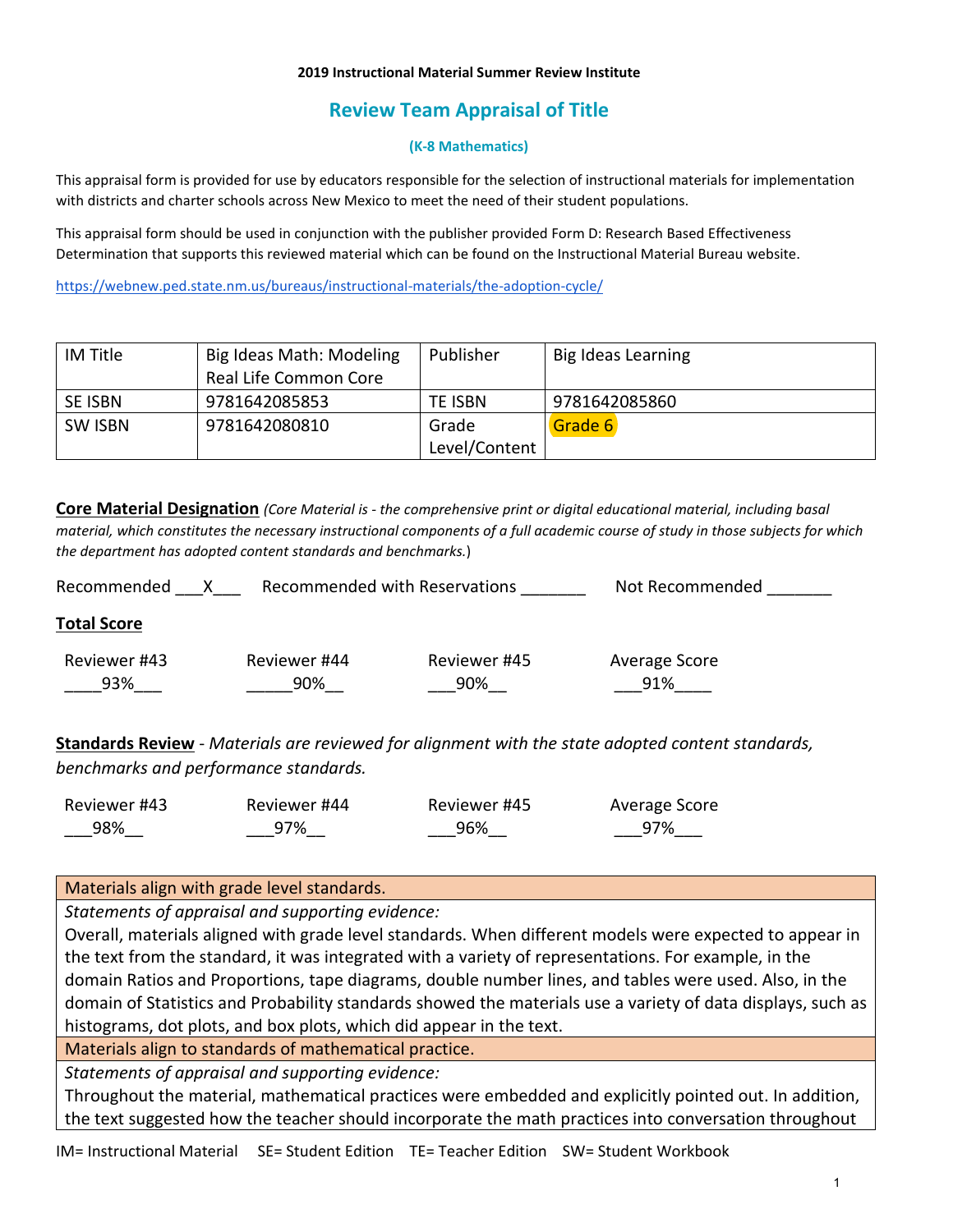the activity in order to make the math practice more meaningful and relatable. Reviewers saw evidence of all eight math practices being used. For example, students are asked to reason through a question abstractly and quantitatively in reference to data and how an outlier may affect the measure of center. Materials show aspects of rigor.

*Statements of appraisal and supporting evidence:*

All four quarters were balanced. There was evidence in the material to express that all aspects of rigor were addressed throughout the curriculum. The *Modeling Real Life* problems integrated application, while the *Practice* and *Review & Refresh* sections gave opportunities for procedural skill and fluency. The conceptual learning came from the different *Exploration* and *Example* sections in the materials.

**Math Content Review** - *Materials are reviewed for relevant criteria pertaining to the support for teachers and students in the specific reviewed content area.*

| Reviewer #43 | Reviewer #44 | Reviewer #45 | Average Score |
|--------------|--------------|--------------|---------------|
| 82%          | 64%          | 71%          | 73%           |

Materials are consistent with grade level content, supporting the intent of the delivery and understanding of mathematics.

*Statements of appraisal and supporting evidence:*

The setup of the material allows for consistency in supporting the intent of the delivery and understanding of mathematics, as each section is structurally similar. For example, each section includes exploration, examples, review and practice, application, and self-assessments. The sequence of the grade level content allows for a smooth delivery so that standards can build upon each other by spiraling them together throughout the year.

Materials support student learning of mathematics.

*Statements of appraisal and supporting evidence:*

The standards are embedded into the text, which supports student learning of grade level mathematics. In addition, the text contains self-assessments so that students are able to monitor their own learning of mathematics. There are a multitude of ways that students can interact with math content in order to enhance their learning of mathematics. For example, students are able to watch STEAM videos, use manipulatives, engage in collaborative learning and dialogue, and extend their learning through the use of performance tasks.

**All Content Review** - *Materials are reviewed for relevant criteria pertaining to the support for teachers and students in the material regarding the progression of the standards, lesson structure, pacing, assessment, individual learners and cultural relevance.*

Reviewer #43 \_\_\_83%\_\_

Reviewer #44 \_\_\_\_77%\_\_

Reviewer #45 \_\_\_76%\_\_\_

Average Score \_\_\_79%\_\_

Materials are consistent with the progressions in the standards. *Statements of appraisal and supporting evidence:*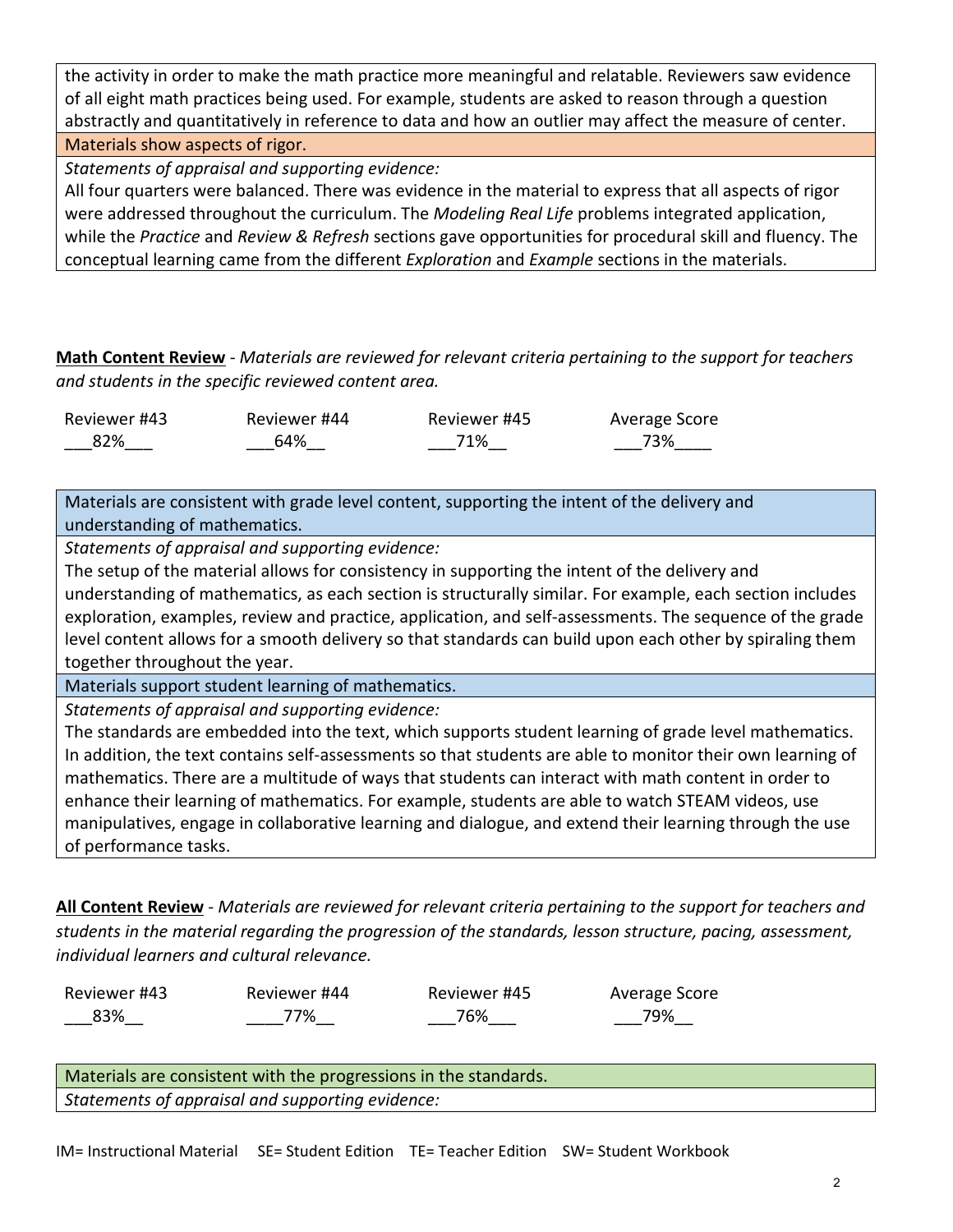The materials are consistent with the progression in the standards. For example, the text describes how the standards being taught at the current grade level correlate with the previous grade and with following grades. In addition, at the beginning of each chapter there is an overview which describes what students should already know about the content from their prior experience along with a description of how the material will tie in with their current learning in the chapter.

Materials foster coherence through connections at a single grade, where appropriate and required by the standards.

*Statements of appraisal and supporting evidence:*

The materials do foster a coherent connection through the 6th grade curriculum. The materials were effective in moving through and building upon the standards. In instances where standards naturally connect with each other, it was evident that this flow was embedded into the material. For example, early within the first quarter of the materials, students covered operations with fractions and this concept was applied again in the last quarter of the materials when students worked on finding surface area and volume.

Materials are well designed and take into account effective lesson structure and pacing.

*Statements of appraisal and supporting evidence:*

"Big Ideas Math" is well designed and takes into account an effective lesson structure. There is a suggested pacing guide in the text which addresses the amount of days each section and chapter should take but does not specify the amount of time per day that should be allotted for the lesson.

Materials offer teachers resources and tools to collect ongoing data about student progress on the standards.

*Statements of appraisal and supporting evidence:*

The material offers multiple resources and tools to collect ongoing data about student understanding. In the text, the following are available to assess both formatively and summatively: *Explorations*, *Try Its* and *Self-Assessments*, *Connecting Concepts*, and *Cumulative Practices*. Through the ancillaries and technology the following are available: *Quizzes and Tests, Alternative Assessments*, *Performance Tasks*, and the *Dynamic Assessment System*.

Materials give all students extensive opportunities and support to explore key concepts.

*Statements of appraisal and supporting evidence:*

The material does give students extensive opportunities and support to explore key concepts. For example, students are asked to work with partners to ensure they are strengthening and enriching their learning of key concepts. Students encounter varying Depth of Knowledge levels, reaching higher cognitive demand as the section progresses. In addition, the examples serve as a reference, which model the expectation of the key concept.

Materials support effective use of technology to enhance student learning. Digital materials are accessible and available in multiple platforms.

*Statements of appraisal and supporting evidence:*

The publisher offers content that is accessible on multiple platforms. Even though the publisher offers the multiple platforms, reviewers were only able to access and confirm the platforms on devices they had in hand. Technology used to enhance student learning includes: STEAM videos, Skills Trainer, Lesson Tutorial Videos, and the Dynamic Student Edition.

Materials can be easily customized for individual learners.

*Statements of appraisal and supporting evidence:*

Materials are customizable for those who are emerging, proficient, advanced, and English Learners. ELL support is offered in different parts of the text, such as when students are doing writing or when they are in the Exploration section of the book. The *Assignment Guide* and *Concept Check* also offers suggestions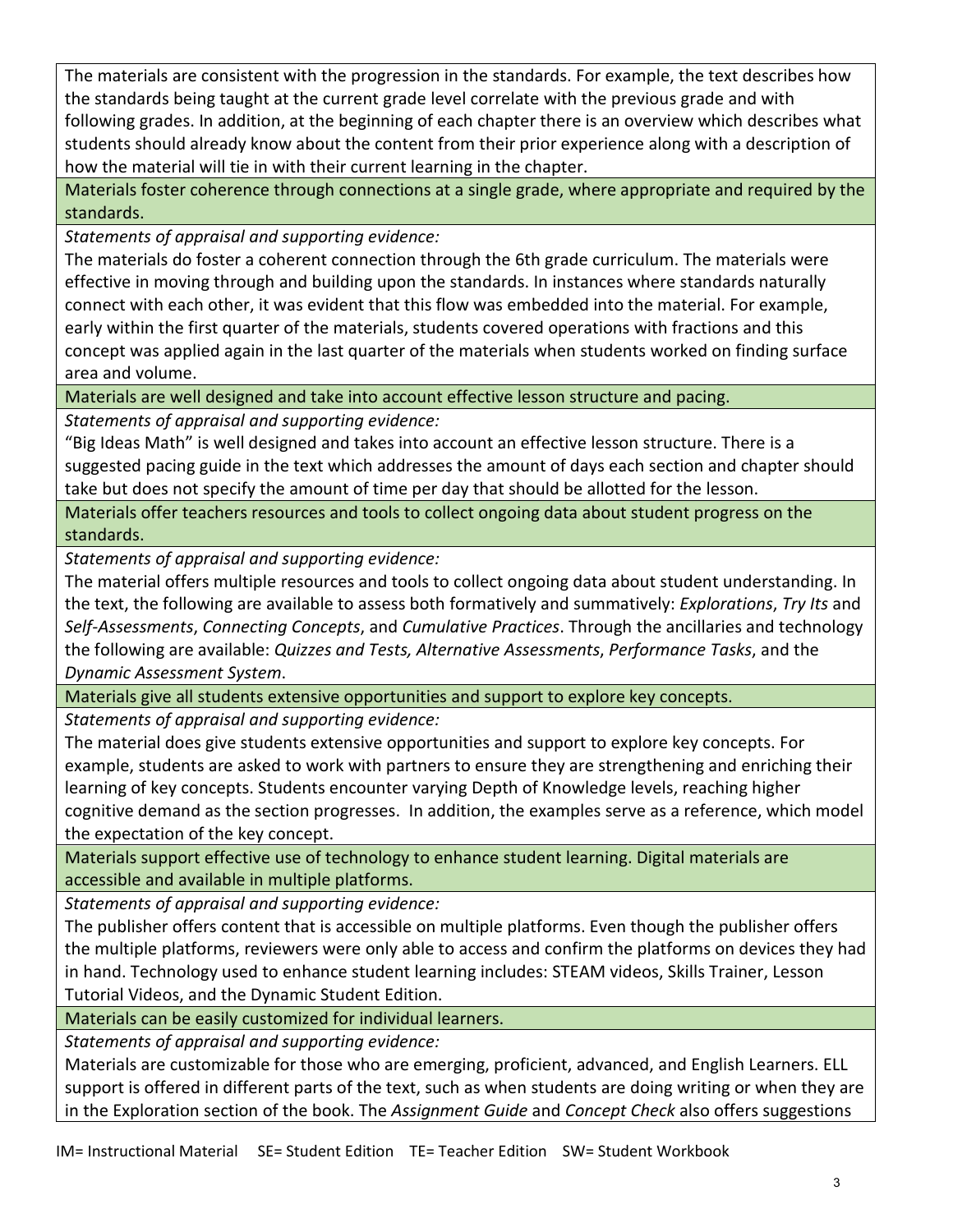for assignments to be differentiated based on a variety of student levels. Lastly, the text offers a Response to Intervention section, which provides customization of learning based on the three tier levels. For example, the teacher is encouraged to use the "Skills Trainer", "Skills Review Handbook", and "Game Library" for those students who fall under Tier 2 and are in need of strategic intervention.

Materials take into account cultural perspectives.

*Statements of appraisal and supporting evidence:*

Materials only meet a level 1 on cultural perspectives, deemed the *Contributions Approach.* Although there are many examples that tie in to our nation's culture, there is minimum evidence supporting local and state culture. Examples include: Sparsely placed pictures that reference other cultures (e.g. Mexican coin, buildings in Germany, and the Sky Screen in Beijing, China), word problems that tie in international culture (e.g. the metric system), and language from other nations (e.g. prefixes, suffixes, and root words derived from other languages). All of these instances provide opportunity for students to be exposed to a variety of demographics problems that are relevant to people from different perspectives.

**Reviewer Professional Summation** - *These materials are reviewed by Level II and Level III educators from across New Mexico. The reviewers have brought their knowledge, experience and expertise into the review of these materials. They offer here their individual summary of the material as a whole.* 

Reviewer #43 background and experience:

*Professional summary of material:*

Reviewer #44 background and experience: *Professional summary of material:*

Reviewer #45 background and experience: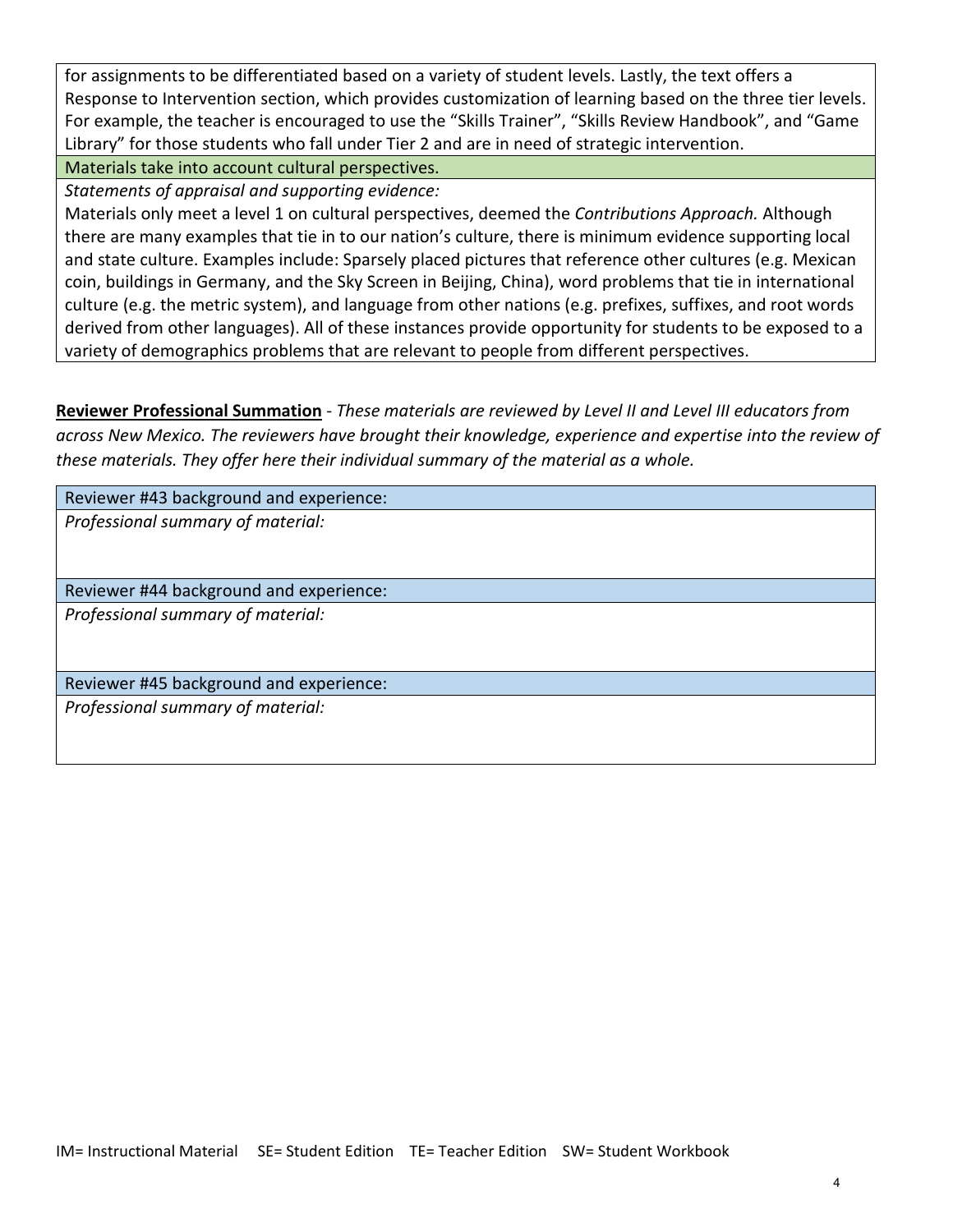### **2019 Instructional Material Summer Review Institute**

# **Review Team Appraisal of Title**

## **(K-8 Mathematics)**

This appraisal form is provided for use by educators responsible for the selection of instructional materials for implementation with districts and charter schools across New Mexico to meet the needs of their student populations.

This appraisal form should be used in conjunction with the publisher provided Form D: Research Based Effectiveness Determination that supports this reviewed material which can be found on the Instructional Material Bureau website.

<https://webnew.ped.state.nm.us/bureaus/instructional-materials/the-adoption-cycle/>

| IM Title       | Big Ideas Math: Modeling Real | l Publisher   | <b>Big Ideas Learning</b> |
|----------------|-------------------------------|---------------|---------------------------|
|                | Life Common Core              |               |                           |
| <b>SE ISBN</b> | 9781642086294                 | TE ISBN       | 9781642086300             |
| SW ISBN        | 9781642081251                 | Grade         | Grade 7                   |
|                |                               | Level/Content |                           |

**Core Material Designation** *(Core Material is - the comprehensive print or digital educational material, including basal material, which constitutes the necessary instructional components of a full academic course of study in those subjects for which the department has adopted content standards and benchmarks.*)

| Recommended            | Recommended with Reservations |                        | Not Recommended         |
|------------------------|-------------------------------|------------------------|-------------------------|
| <b>Total Score</b>     |                               |                        |                         |
| Reviewer #43<br>94.83% | Reviewer #44<br>91.00%        | Reviewer #45<br>91.33% | Average Score<br>92.39% |

**Standards Review** - *Materials are reviewed for alignment with the state adopted content standards, benchmarks and performance standards.*

| Reviewer #43 | Reviewer #44 | Reviewer #45 | Average Score |
|--------------|--------------|--------------|---------------|
| 99.06%       | 96.56%       | 96.04%       | 97.22%        |

## Materials align with grade level standards.

*Statements of appraisal and supporting evidence:*

There was clear alignment with materials and grade level standards, including the major content domains: Ratios and proportional relationships, solving multi-step equations, and the number system. These domains are emphasized in the grade level 7 curriculum. The materials provide many applicable problems such as in the TE page 72, #33, in which the problem asks students to find the cost of an enclosure using measurements that are rational numbers which relates to a standard in the number system. Additionally, the materials tie in proportional relationships on TE p. 212 with standards under the Ratios and Proportions domain.

Materials align to standards for mathematical practice.

*Statements of appraisal and supporting evidence:*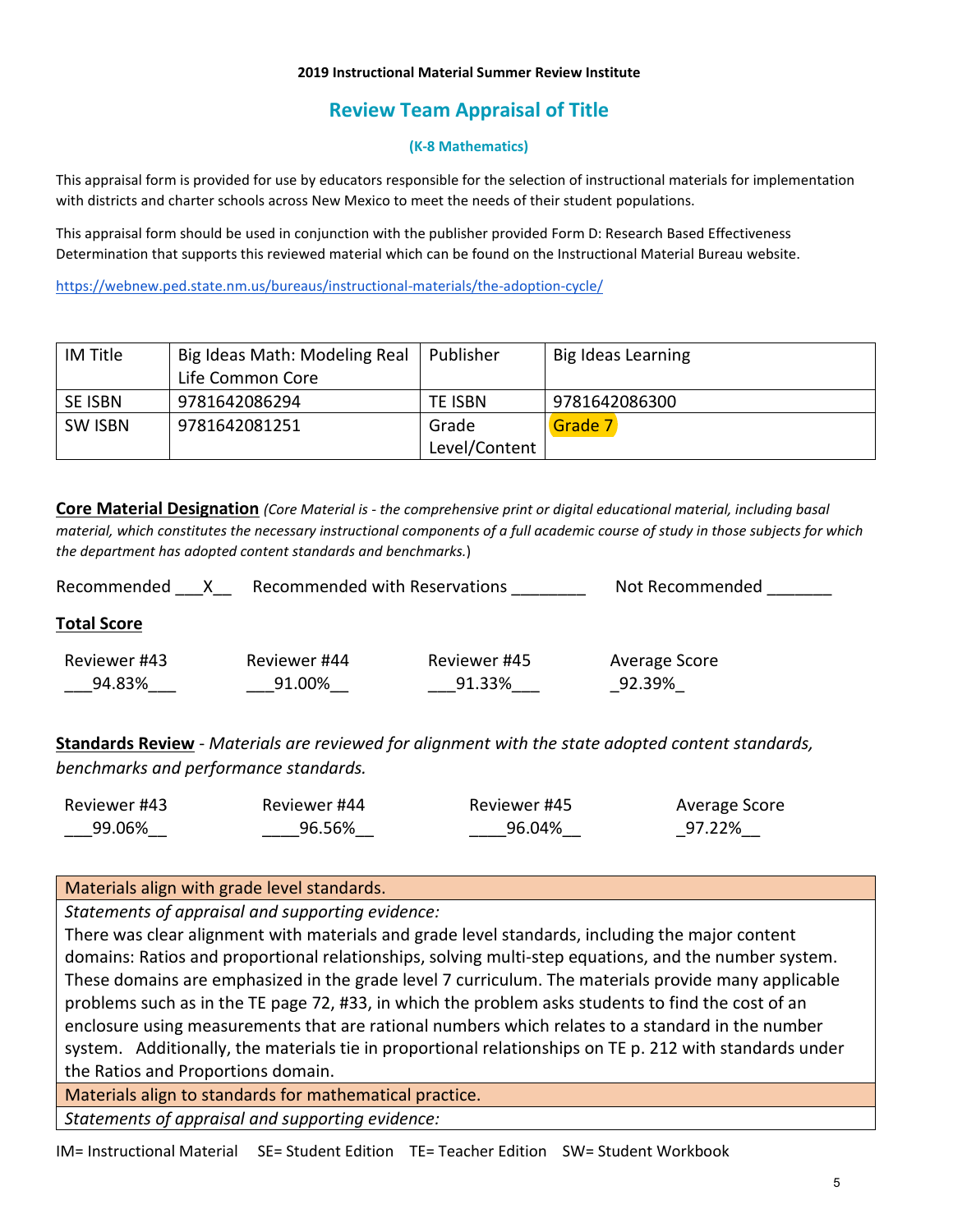Mathematical practices were embedded and explicitly denoted and used throughout the text. In addition, the text included suggestions on how the teacher should incorporate the math practices into conversation throughout various activities in order to make the math practices more meaningful and relatable to the context of how and why they are used in the process of mathematical thinking and computations. Reviewers saw evidence of all eight math practices being used. For example, for math practice one (make sense of problems and persevere in solving them) students are required to use area models when multiplying rational numbers and they will use area models again to find quotients of rational numbers.

Materials show aspects of rigor.

*Statements of appraisal and supporting evidence:*

In, *Big Ideas Math: Modeling Real Life Common Core*, Grade 7, all four quarters were balanced in aspects of rigor. The materials targeted conceptual learning in the different *Exploration* and *Examples* sections. *Modeling Real Life* problems integrated application of all the domains as there was applicable problems in each section of the book. An example, TE pg. 236 #31, models a real life contextual problem using percents. The *Practice* and *Review & Refresh* sections gave opportunity for procedural skills and fluency. For instance, in chapter 2.5 Rates and Unit Rates, the *Exploration* allows students to conceptualize and understand the rate of a minute hand on a clock. The *Examples* model how to find unit rates. The practice affords students the opportunity to practice the procedures and become fluent in various concepts throughout the material. The application problems relate real life situations to unit rates.

**Math Content Review** - *Materials are reviewed for relevant criteria pertaining to the support for teachers and students in the specific reviewed content area.*

Reviewer #43 \_\_\_\_82.14%\_\_\_ Reviewer #44 \_\_\_\_75.00%\_\_ Reviewer #45 \_\_\_\_78.57%\_\_ Average Score \_78.57%\_

Materials are consistent with grade level content, supporting the intent of the delivery and understanding of mathematics.

*Statements of appraisal and supporting evidence:*

The design of the material allows for consistency with grade level content. The text integrates previous standards throughout the text. For example, concepts from chapters 1-6 (Major Content) are incorporated into the material that is supporting grade level content or additional content. For instance, in the geometry unit, students are expected to use formulas when finding volume, surface area, and area. Students recall information such as order of operations, exponents, and rational numbers from earlier standards mastery in order to solve applicable geometry problems.

Materials support student learning of mathematics.

*Statements of appraisal and supporting evidence:*

Student learning of grade level mathematics is evident, as standards are embedded throughout the text. In addition, the materials contain self-assessments allowing students to monitor their own learning and progress of mathematics. There are a variety of resources where students can engage with math content in order to enhance their mathematical knowledge. This is seen when students are able to watch STEAM videos, use manipulatives, engage in collaborative learning and dialogue, and extend their learning through the use of models and performance tasks.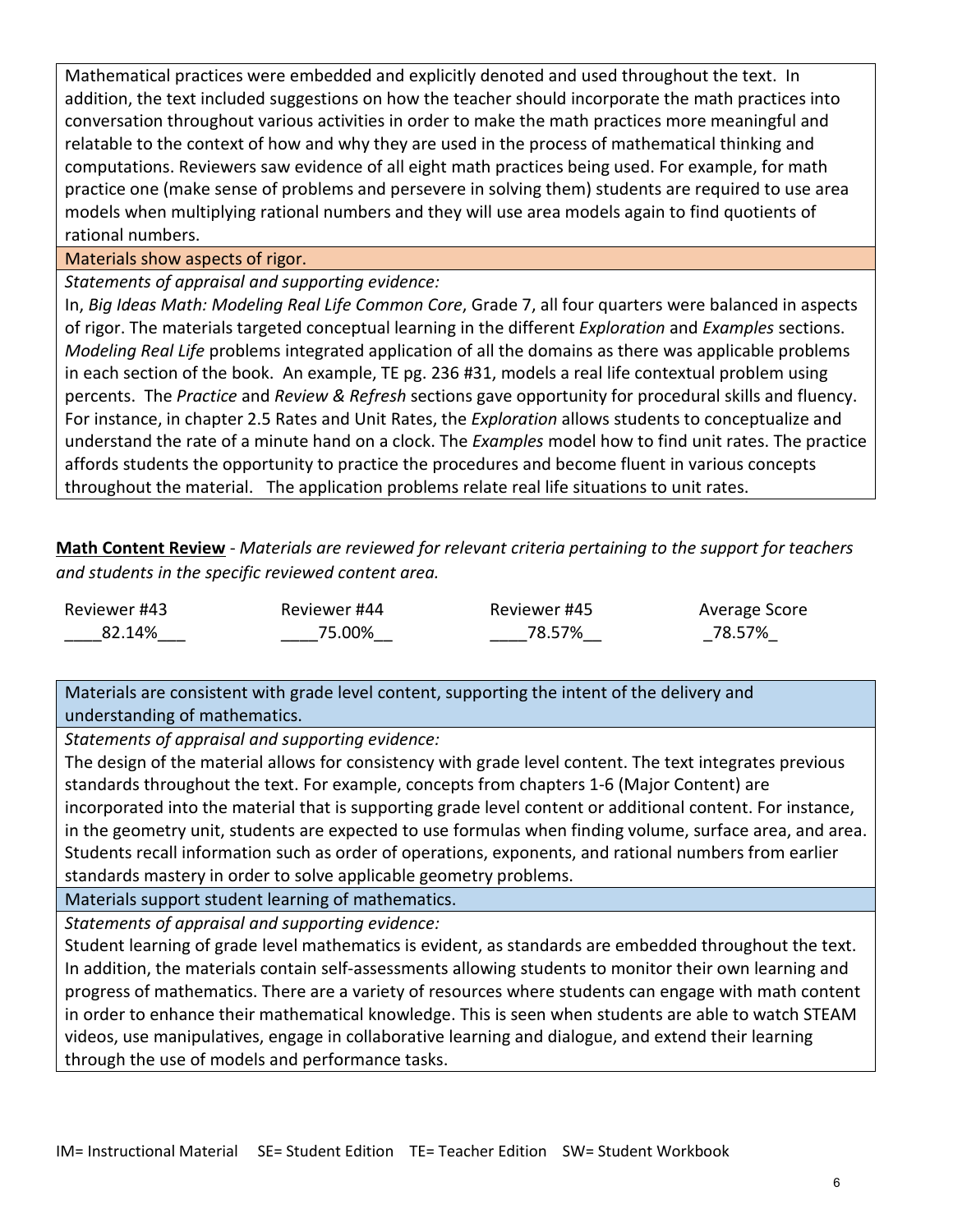**All Content Review** - *Materials are reviewed for relevant criteria pertaining to the support for teachers and students in the material regarding the progression of the standards, lesson structure, pacing, assessment, individual learners and cultural relevance.*

| Reviewer #43 | Reviewer #44 | Reviewer #45 | Average Score |
|--------------|--------------|--------------|---------------|
| 86.59%       | 79.88%       | 81.71%       | 82.72%        |

Materials are consistent with the progression in the standards.

*Statements of appraisal and supporting evidence:*

The materials correlate with the progression in the standards for grade 7. They describe how the standards being taught at the current grade level correlate with 6th and 8th grade. In addition, in each chapter there is an overview of the progression, which describes how the material will tie in with their previous, current, and future learning. For example, in chapter 5 on p. T-180B the material has a progressions table for ratios and proportional relationships that shows what students learned in 6th grade, what they will be learning in 7th grade, and how that will tie into what they will be learning in 8th grade.

Materials foster coherence through connections at a single grade, where appropriate and required by the standards.

*Statements of appraisal and supporting evidence:*

The materials build on the standards throughout the 7th grade curriculum and there is a coherent connection where appropriate. In instances where standards naturally connect, there is opportunity for interconnecting two or more standards. For example in the SE, p. 367 *Finding the Circumference*, students may need to use operations of rational numbers to solve the circumference of a circle. In order for the student to determine the circumference of the circle (which is under the Geometry domain), the student is required to use operations with rational numbers (which is a standard in the Number System).

Materials are well designed and take into account effective lesson structure and pacing.

*Statements of appraisal and supporting evidence:*

There is a suggested pacing guide in the seventh grade, *Big Ideas Math: Modeling Real Life Common Core*, p. xliv-xlv, which addresses the number of days each section and chapter should take. The design takes into account effective lesson structure, yet it fails to specify the amount of time that should be designated for each lesson. Every lesson starts out conceptually then leads into practice and application. An example of this is seen in the 7th grade TE, pg. xvi which shows how each section is broken into exploration of the concept, followed by practice lessons, and towards the end of the chapter is Connecting Concepts, Chapter Review, Practice Test, and Cumulative Test.

Materials offer teachers resources and tools to collect ongoing data about student progress on the standards.

*Statements of appraisal and supporting evidence:*

*Big Ideas Math: Modeling Real Life Common Core,* grade 7, offers a variety of resources and tools to collect ongoing data about student progress on the standards. In the text, the following are available to assess both formatively and summatively: *Explorations*, *Try Its* and *Self-Assessments*, *Connecting Concepts*, and *Cumulative Practices*. Through the ancillaries and technology the following are available: *Quizzes and Tests, Alternative Assessments*, *Performance Tasks*, and the *Dynamic Assessment System*.

Materials give all students extensive opportunities and support to explore key concepts.

*Statements of appraisal and supporting evidence:*

The material contains extensive opportunities and support to explore key concepts. For example, students are asked to engage in cooperative learning tasks throughout the material that ensure they are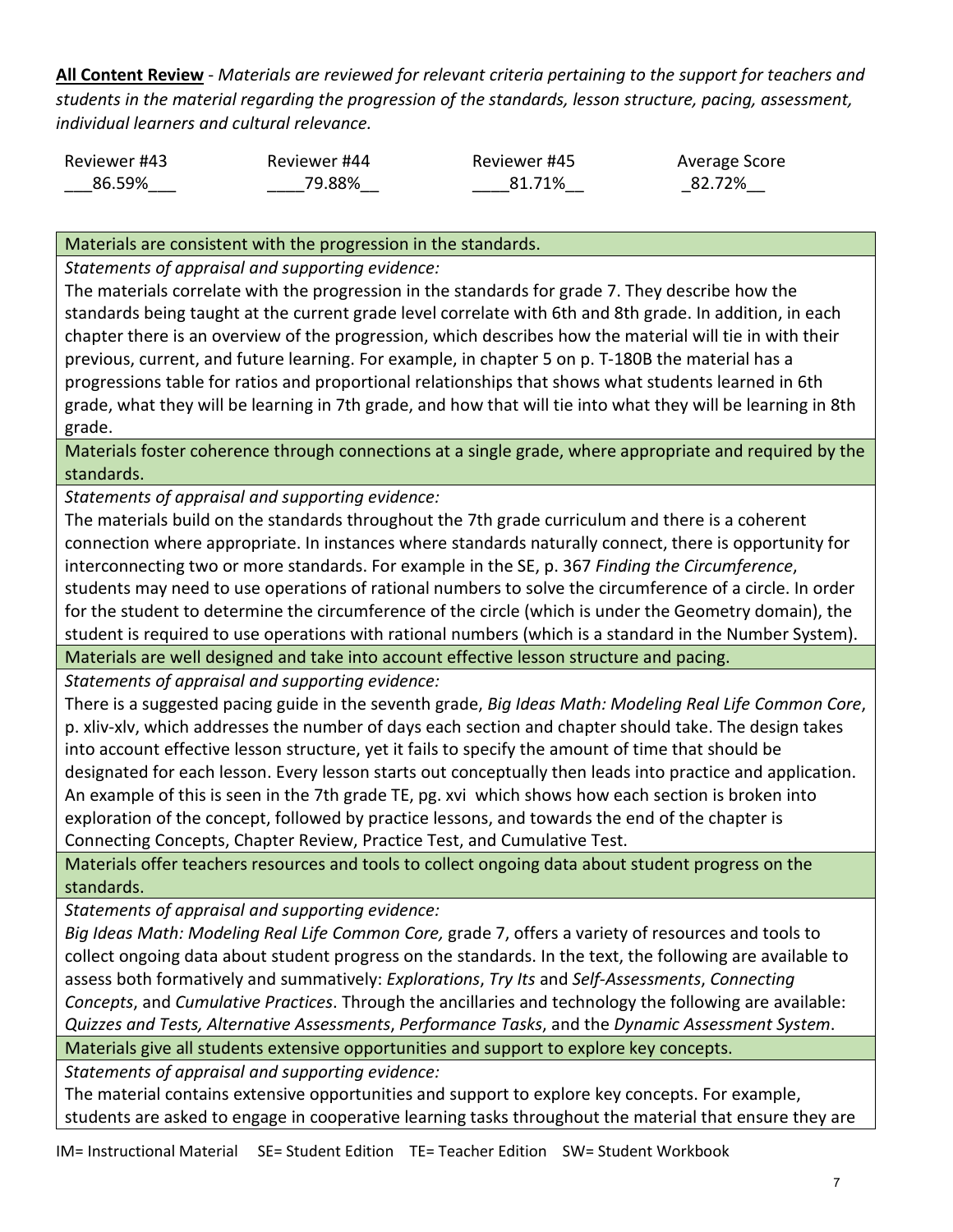strengthening and enriching their learning of key concepts. Students encounter varying Depth of Knowledge levels (TE, p. xxxvii), reaching higher cognitive demand as the section progresses. In addition, the examples serve as a reference, which model the expectation of the key concept. Explorations, lessons, and practice problems range from level 1 to level 3, while the assessment portion emphasizes more level 3 questions which prepare students for rigorous high stakes assessment.

Materials support effective use of technology to enhance student learning. Digital materials are accessible and available in multiple platforms.

*Statements of appraisal and supporting evidence:*

The materials support effective use of technology to enhance student learning and is accessible on multiple platforms. Although the publisher offers accessibility on multiple platforms, reviewers were only able to access and confirm the platforms on devices they had at hand i.e. Apple and HP laptops, and Android phone. Technology used to enhance student learning includes: STEAM videos, Skills Trainer, Lesson Tutorial Videos, and the Dynamic Student Edition.

Materials can be easily customized for individual learners.

*Statements of appraisal and supporting evidence:*

The teacher is easily guided to customize materials for students within the seventh grade math band who are emerging, proficient, advanced, and English Learners. For example, there are different parts in the text which offer ELL support for tasks that include written response or when they are in the Exploration section of the book. Vocabulary support is incorporated into every lesson where students can learn about vocabulary using graphic organizers, through collaborative discussion, and by referencing root words. Also, there are examples throughout the text that allow for the use of Frayer Models so that students gain a better understanding of vocabulary and clear up any misconceptions they may have about the word. Lastly, the text offers a Response to Intervention section, which provides customization of learning based on the three tier levels. Evidence of this is seen when the materials encourage teachers to use the "Skills Trainer," "Skills Review Handbook," and "Game Library" for those students who fall under Tier 2 and are in need of strategic intervention.

Materials take into account cultural perspectives.

*Statements of appraisal and supporting evidence:*

*Big Ideas Math*, grade 7, materials correlate to the Contributions Approach which is a level 1 (James Banks, *Cultural Perspectives*). Although there are examples that tie in with our nation's culture, there is minimum evidence supporting local and state culture. Examples supporting cultural perspectives were difficult to find throughout the text. There were pictures of both genders doing math, an image where there were individuals of different ethnicities, and maps of different places around the world. However, there were few instances to provide opportunities for students to be exposed to a variety of demographic problems that are relevant to students of different cultural perspectives.

**Reviewer Professional Summation** - *These materials are reviewed by Level II and Level III educators from across New Mexico. The reviewers have brought their knowledge, experience and expertise into the review of these materials. They offer here their individual summary of the material as a whole.* 

Reviewer #43 background and experience:

*Professional summary of material:*

Reviewer #44 background and experience: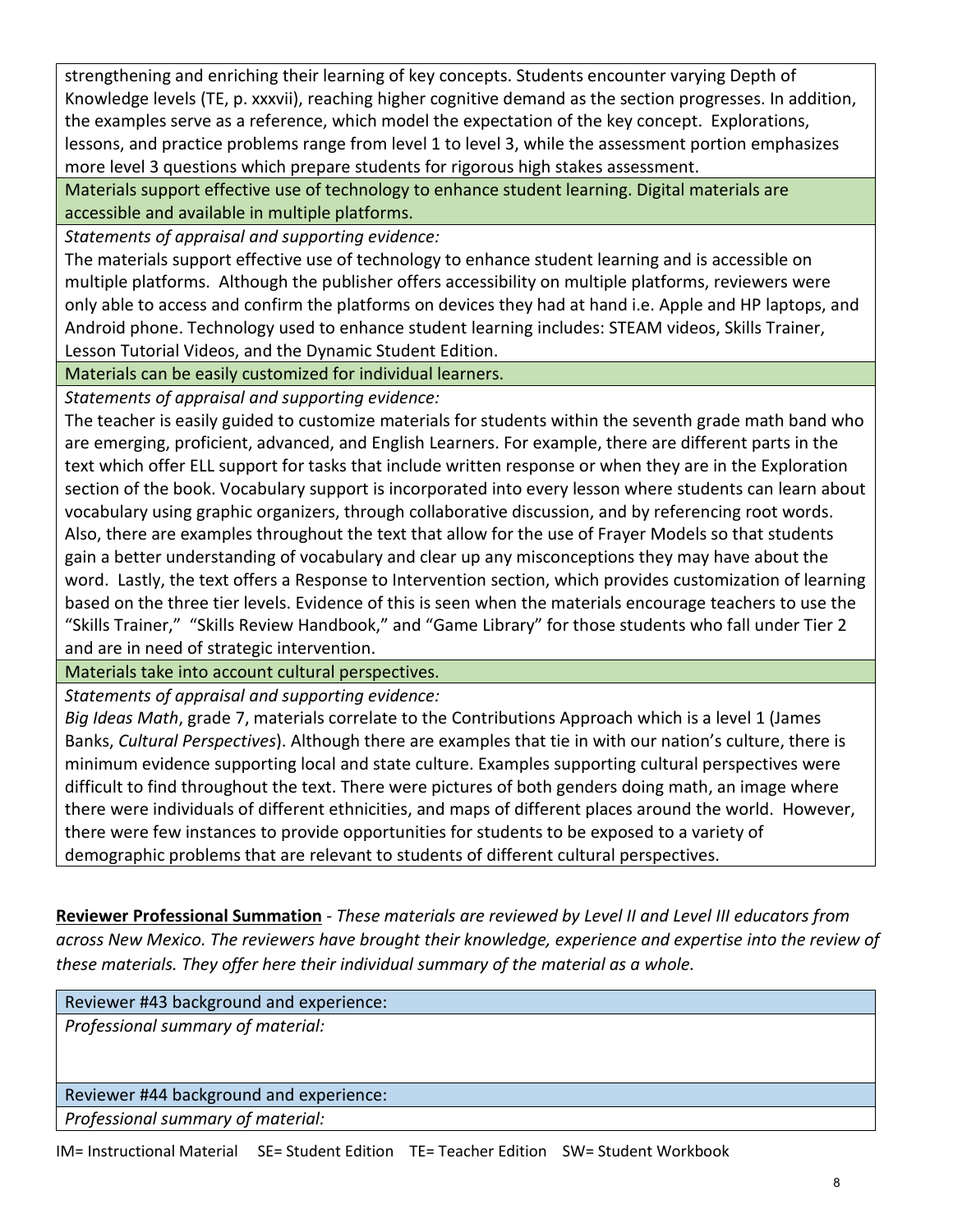Reviewer #45 background and experience: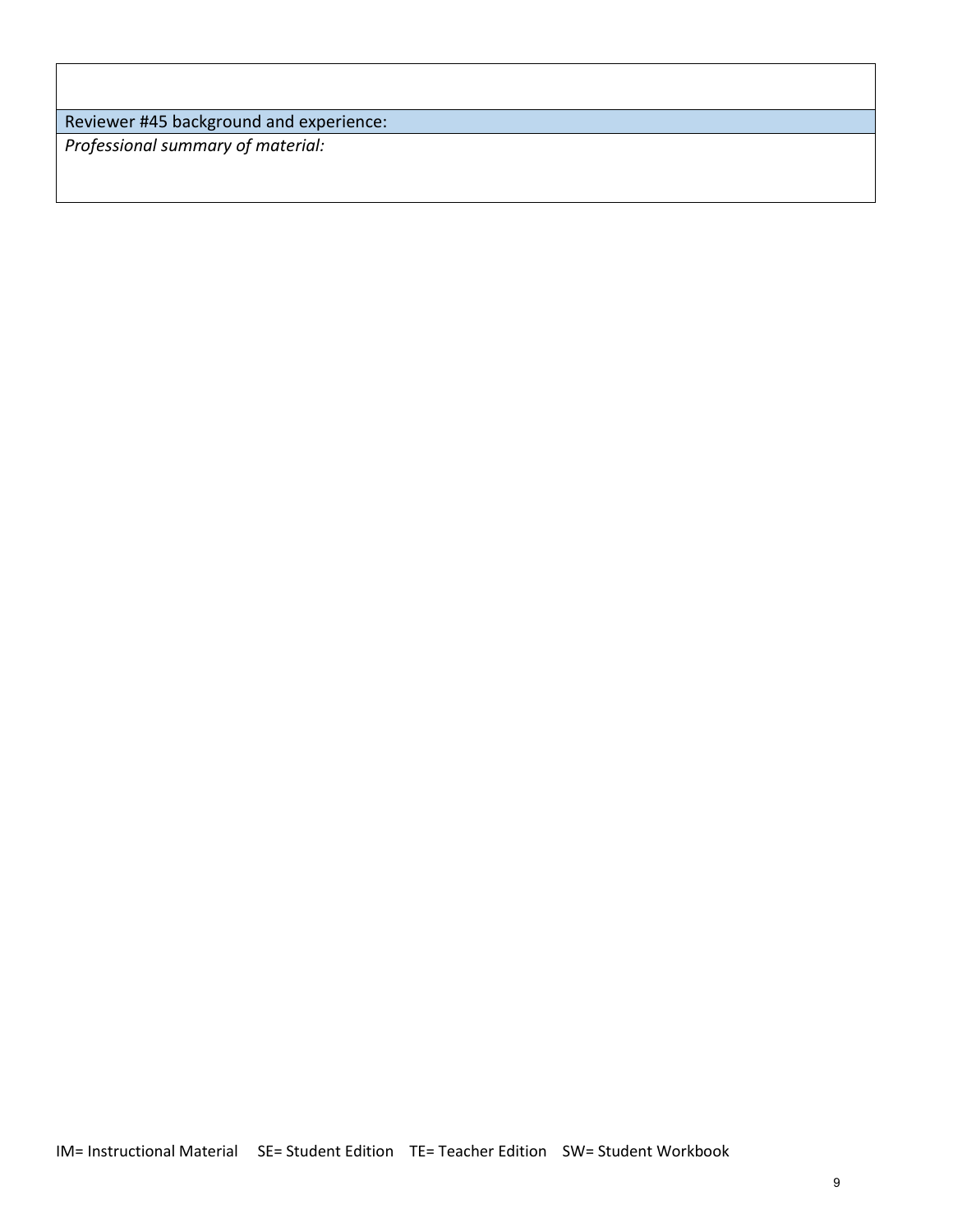#### **2019 Instructional Material Summer Review Institute**

# **Review Team Appraisal of Title**

## **(K-8 Mathematics)**

This appraisal form is provided for use by educators responsible for the selection of instructional materials for implementation with districts and charter schools across New Mexico to meet the needs of their student populations.

This appraisal form should be used in conjunction with the publisher provided Form D: Research Based Effectiveness Determination that supports this reviewed material which can be found on the Instructional Material Bureau website.

<https://webnew.ped.state.nm.us/bureaus/instructional-materials/the-adoption-cycle/>

| IM Title       | Big Ideas Math: Modeling Real | Publisher     | Big Ideas Learning |
|----------------|-------------------------------|---------------|--------------------|
|                | Life Common Core              |               |                    |
| <b>SE ISBN</b> | 9781642086737                 | TE ISBN       | 9781642086744      |
| SW ISBN        | 9781642081695                 | Grade         | Grade 8            |
|                |                               | Level/Content |                    |

**Core Material Designation** *(Core Material is - the comprehensive print or digital educational material, including basal material, which constitutes the necessary instructional components of a full academic course of study in those subjects for which the department has adopted content standards and benchmarks.*)

| Recommended            | Recommended with Reservations |                        | Not Recommended         |  |
|------------------------|-------------------------------|------------------------|-------------------------|--|
| <b>Total Score</b>     |                               |                        |                         |  |
| Reviewer #43<br>95.00% | Reviewer #44<br>91.17%        | Reviewer #45<br>91.50% | Average Score<br>92.56% |  |
|                        |                               |                        |                         |  |

**Standards Review** - *Materials are reviewed for alignment with the state adopted content standards, benchmarks and performance standards.*

| Reviewer #43 | Reviewer #44 | Reviewer #45 | Average Score |
|--------------|--------------|--------------|---------------|
| 98.88%       | 99.16%       | 97.22%       | 98.42%        |

## Materials align with grade level standards.

*Statements of appraisal and supporting evidence:*

There was clear alignment with materials and grade level standards, including the major content domains: Expressions, Equations, Functions and Geometry. These domains are emphasized in the grade level 8 curriculum. The materials provide many applicable problems such as in the TE page 293, #8-11, in which the problem asks students to write a linear function using a graph or table which is a standard under the Function domain. Additionally, the materials tie in the converse of the Pythagorean Theorem on TE p. 413 #8-13 with standards under the Geometry domain.

Materials align to standards for mathematical practice.

*Statements of appraisal and supporting evidence:*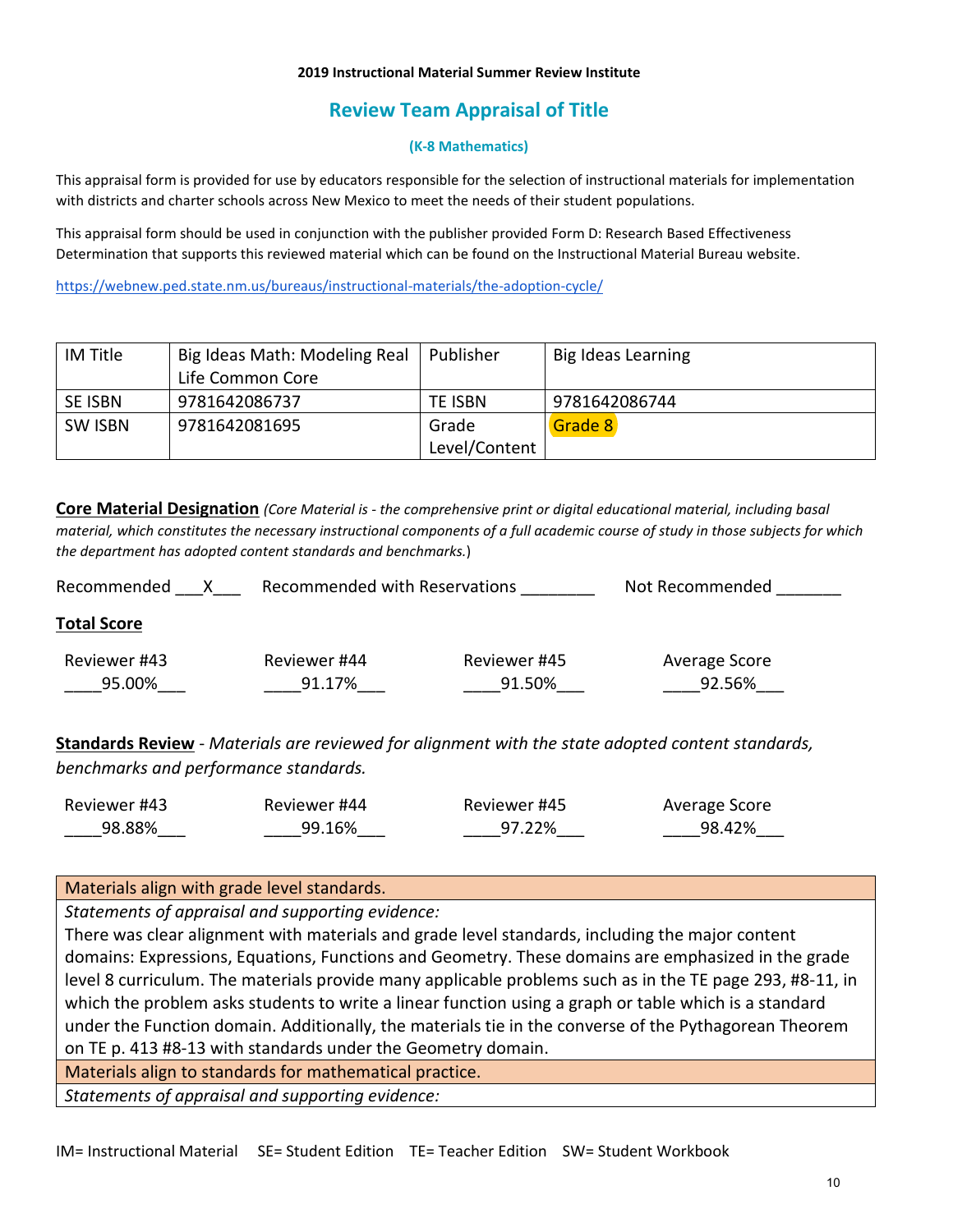Mathematical practices were embedded and explicitly denoted and used throughout the text. In addition, the text included suggestions on how the teacher should incorporate the math practices into conversation throughout various activities. Reviewers saw evidence of all eight math practices embedded throughout the material. For example, for math practice five (use appropriate tools strategically) SE-245, students are required to use graphing calculators to find an equation of "best fit" and interpret the correlation coefficient.

Materials show aspects of rigor.

*Statements of appraisal and supporting evidence:*

In "Big Ideas Math" Grade 8, all four quarters were balanced in aspects of rigor. The materials targeted conceptual learning in the different *Exploration* and *Examples* sections. *Modeling Real Life* problems integrated application of all the domains as there were applicable problems in each section of the book. For instance, in the TE, pg. 73, example 5 references a wildlife refuge and asks students to use dilations to expand the area of the refuge. Students will then determine the increase in area (scale factor). The *Practice* and *Review & Refresh* sections gave opportunity for procedural skill and fluency. This is illustrated in the SE, p. 341, #9-20, where the students are practicing evaluating expressions.

**Math Content Review** - *Materials are reviewed for relevant criteria pertaining to the support for teachers and students in the specific reviewed content area.*

| Reviewer #43 | Reviewer #44 | Reviewer #45 | Average Score |
|--------------|--------------|--------------|---------------|
| 85.71%       | 67.86%       | 78.57%       | 77.38%        |

Materials are consistent with grade level content, supporting the intent of the delivery and understanding of mathematics.

*Statements of appraisal and supporting evidence:*

The design of the materials allows for consistency within the grade level content. The sequencing of the materials is supportive of the understanding and building of mathematical content. For example, concepts from chapter 1 are a review and extension of equations and expressions. This supports the delivery of future content as students will have the skills necessary to construct and solve equations in the Linear Functions unit, Pythagorean Theorem, Angles of Triangles, and Volume sections of the curriculum.

Materials support student learning of mathematics.

*Statements of appraisal and supporting evidence:*

Student learning of grade level mathematics is evident, as standards are embedded throughout the text. In addition, the materials contain self-assessments allowing students to monitor their own learning and progress of mathematics. There are a variety of resources where students can engage with math content in order to enhance their mathematical knowledge. This is seen when students are able to watch STEAM videos, use tools (graphing calculators and online tools), engage in collaborative learning and dialogue, and extend their learning through the use of models and performance tasks.

**All Content Review** - *Materials are reviewed for relevant criteria pertaining to the support for teachers and students in the material regarding the progression of the standards, lesson structure, pacing, assessment, individual learners and cultural relevance.*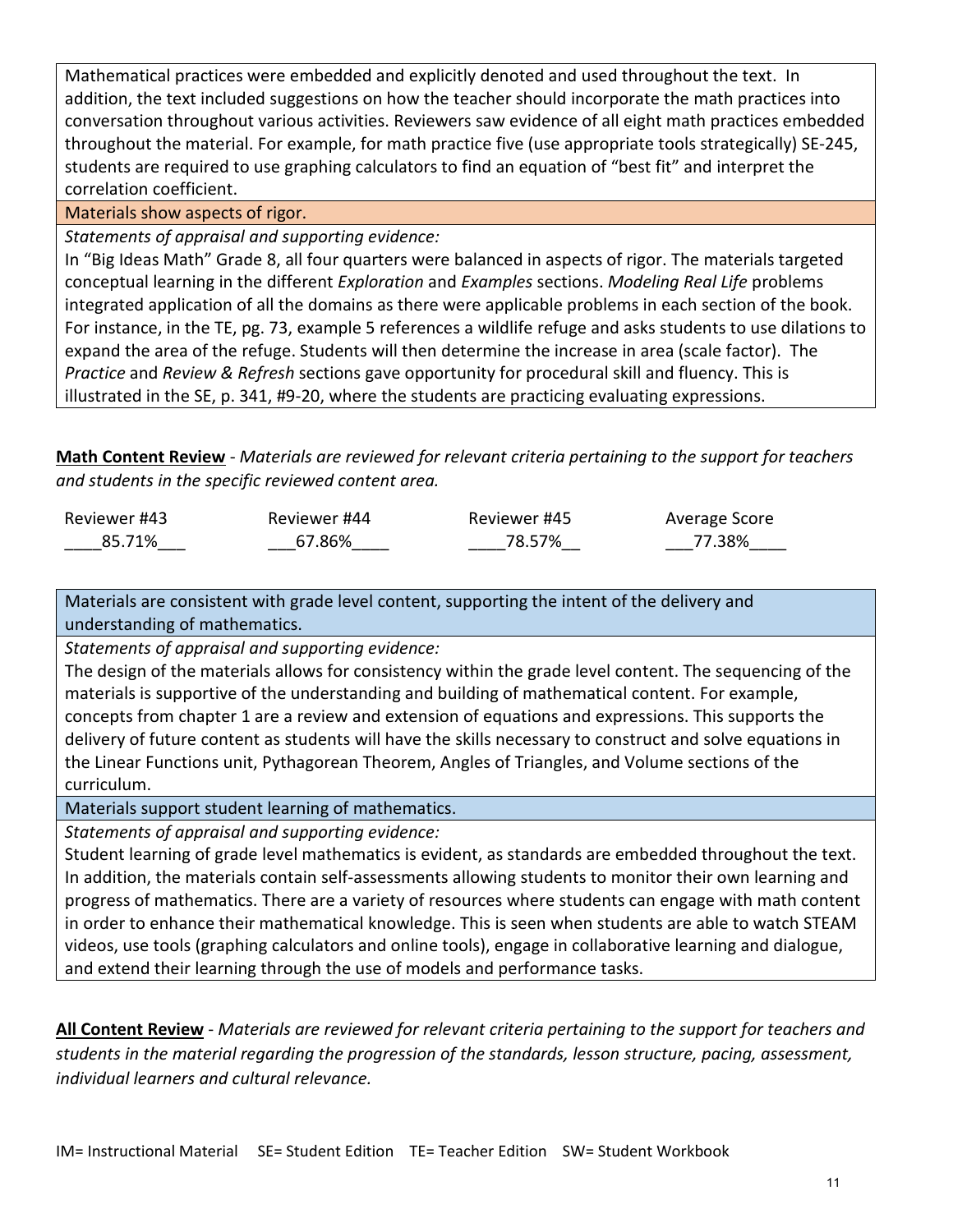Average Score \_\_\_\_80.49%\_\_\_

## Materials are consistent with the progression in the standards.

*Statements of appraisal and supporting evidence:*

The materials correlate with the progression in the standards for grade 8. They describe how the standards being taught at the current grade level correlate with 7th grade and high school. In addition, in each chapter, there is an overview of the progression, which describes how the material will tie in with students' previous, current, and future learning. For example, in chapter 5, p. T-196B, the material has a progression table for Systems of Linear Equations that shows what students learned in 7th grade, what they will be learning in 8th grade, and how this will tie into what they will be learning in high school.

Materials foster coherence through connections at a single grade, where appropriate and required by the standards.

*Statements of appraisal and supporting evidence:*

The materials build on the standards throughout the 8th grade curriculum and there are coherent connections where appropriate. In instances where standards naturally connect, there is opportunity for meshing of two or more standards. This is shown in the TE, p. 116, *Finding Exterior Angle Measures,*  where students will need to use their knowledge of solving multistep equations in order to find the measure of an exterior angle. The materials foster coherence through connecting multiple domains throughout the text, such as was cited in the above example, TE, p. 116, where standards from the Geometry domain naturally connected with standards from the Expressions and Equations domain. Materials are well designed and take into account effective lesson structure and pacing.

*Statements of appraisal and supporting evidence:*

There is a suggested pacing guide in the eighth grade, *Big Ideas Math: Modeling Real Life Common Core*, p. xliv-xlv, which addresses the number of days each section and chapter should take. The design takes into account effective lesson structure, yet it fails to specify the amount of time that should be designated for each lesson. Every lesson starts out conceptually then leads into practice and application. An example of this is seen in the 8th grade TE, pg. xvi which shows how each section is broken into exploration of the concept, followed by practice lessons, and towards the end of the chapter is Connecting Concepts, Chapter Review, Practice Test, and Cumulative Test.

Materials offer teachers resources and tools to collect ongoing data about student progress on the standards.

*Statements of appraisal and supporting evidence:*

*Big Ideas Math: Modeling Real Life Common Core,* grade 8, offers a variety of resources and tools to collect ongoing data about student progress on the standards. In the text, the following are available to assess both formatively and summatively: *Explorations*, *Try Its* and *Self-Assessments*, *Connecting Concepts*, and *Cumulative Practices*. Within the ancillaries and technology, the following assessments are available: *Quizzes and Tests, Alternative Assessments*, *Performance Tasks*, and the *Dynamic Assessment System*.

Materials give all students extensive opportunities and support to explore key concepts.

*Statements of appraisal and supporting evidence:*

The material contains extensive opportunities and support to explore key concepts. For example, students are asked to engage in cooperative learning tasks throughout the material, ensuring they are strengthening and enriching their learning of key concepts. Students encounter varying Depth of Knowledge levels (TE, p. xxxvii), reaching higher cognitive demand as the section progresses. In addition, the examples serve as a reference, which model the expectation of the key concept. Explorations,